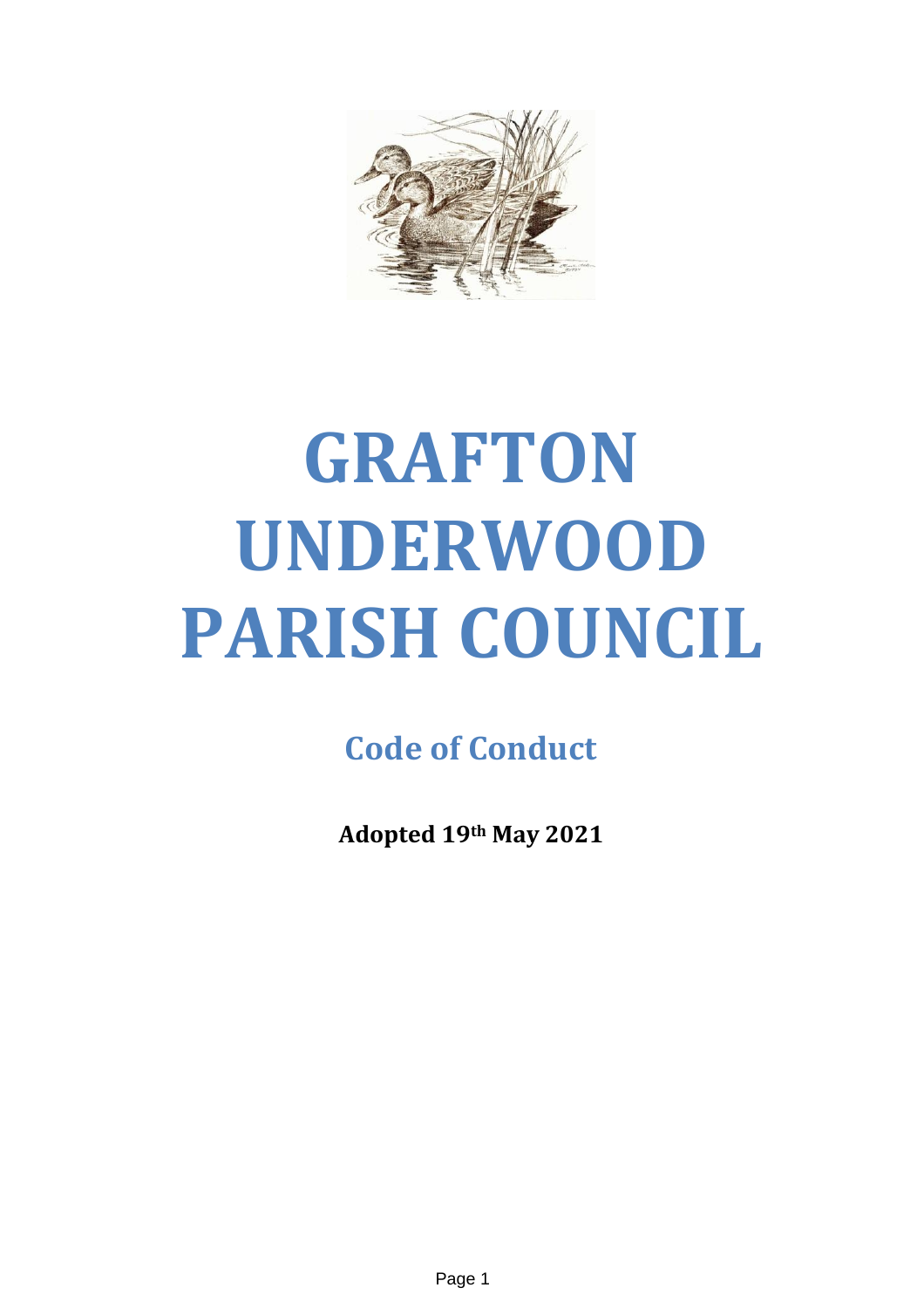# **Member Code of Conduct**

The purpose of the Code of Conduct is to assist Councillors in modelling the behaviour that is expected of them, to provide a personal check and balance, and to set out the type of conduct against which appropriate action may be taken. It is also to protect yourself, the public, fellow Councillors, council officers, and the reputation of local government. It sets out the conduct expected of all members, and a minimum set of obligations relating to conduct. The overarching aim is to create and maintain public confidence in the role of members and local government. Where you believe that a member has not met the obligations of the Code of Conduct then you can make a complaint by using the procedure contained in Appendix C.

# **General principles of councillor conduct**

Everyone in public office at all levels; all who serve the public or deliver public services, including ministers, civil servants, councillors, and local authority officers; should uphold the Seven Principles of Public Life, also known as the Nolan Principles.

Building on these principles, the following general principles have been developed specifically for the role of councillor.

In accordance with the public trust placed in me, on all occasions:

- I act with integrity and honesty
- I act lawfully
- I treat all persons fairly and with respect; and
- I lead by example and act in a way that secures public confidence in the role of councillor

In undertaking my role:

- I impartially exercise my responsibilities in the interests of the local community;
- I do not improperly seek to confer an advantage, or disadvantage, on any person;
- I avoid conflicts of interest:
- I exercise reasonable care and diligence; and
- I ensure that public resources are used prudently in accordance with my local authority's requirements and in the public interest.

# **Application of the Code of Conduct**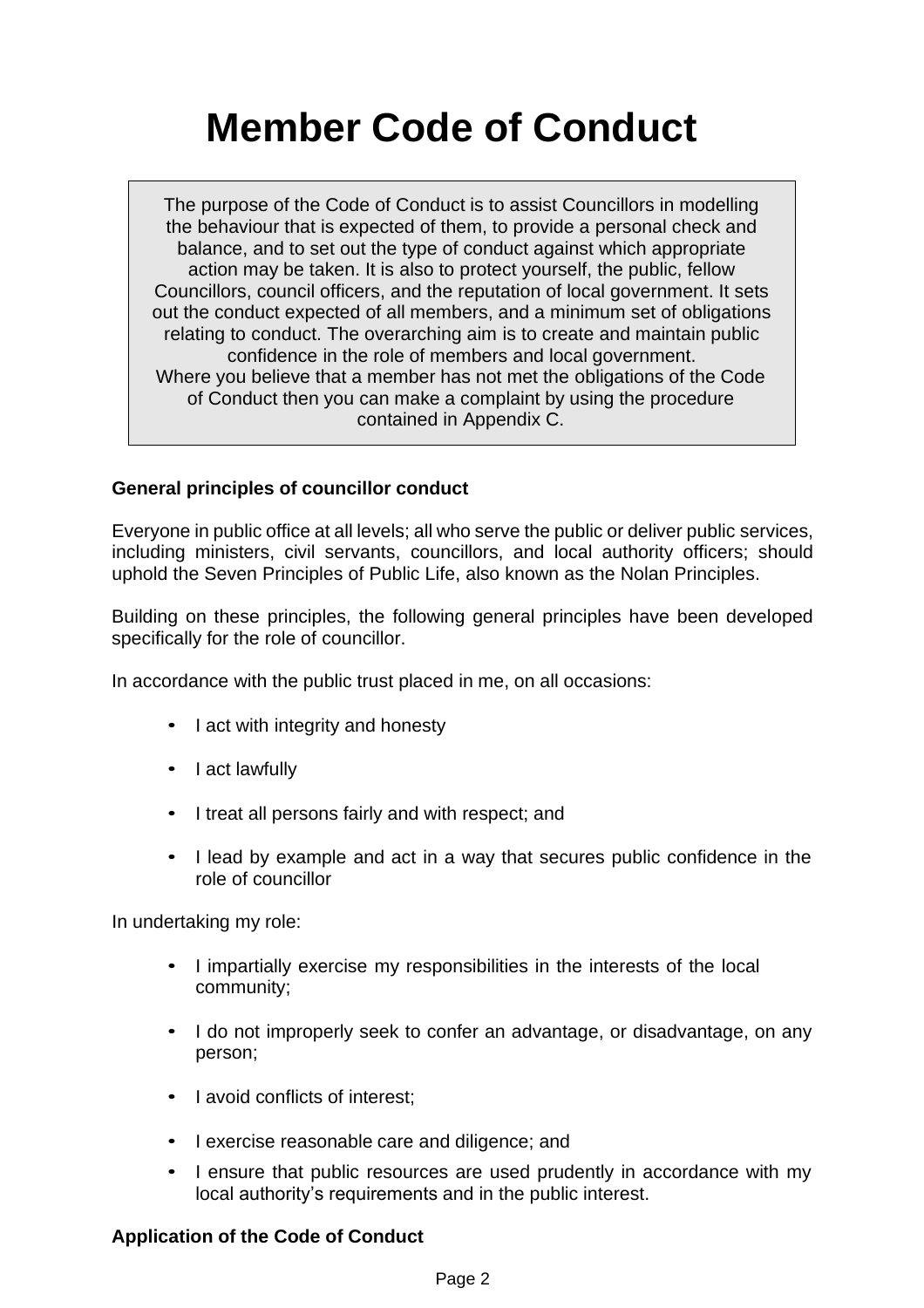This Code of Conduct applies to you as soon as you sign your declaration of acceptance of the office of councillor or attend your first meeting as a co-opted member and continues to apply to you until you cease to be a councillor.

This Code of Conduct applies to you when you are acting in your capacity as a councillor which may include when:

- you misuse your position as a councillor
- Your actions would give the impression to a reasonable member of the public with knowledge of all the facts that you are acting as a councillor;

The Code applies to all forms of communication and interaction, including:

- at face-to-face meetings;
- at online or telephone meetings;
- in written communication;
- in verbal communication;
- in non-verbal communication;
- in electronic and social media communication, posts, statements, and comments.

You are also expected to uphold high standards of conduct and show leadership at all times when acting as a councillor.

Your Monitoring Officer has statutory responsibility for the implementation of the Code of Conduct, and you are encouraged to seek advice from your Monitoring Officer on any matters that may relate to the Code of Conduct.

You are encouraged to seek advice from your Clerk, who may refer matters to the Monitoring Officer.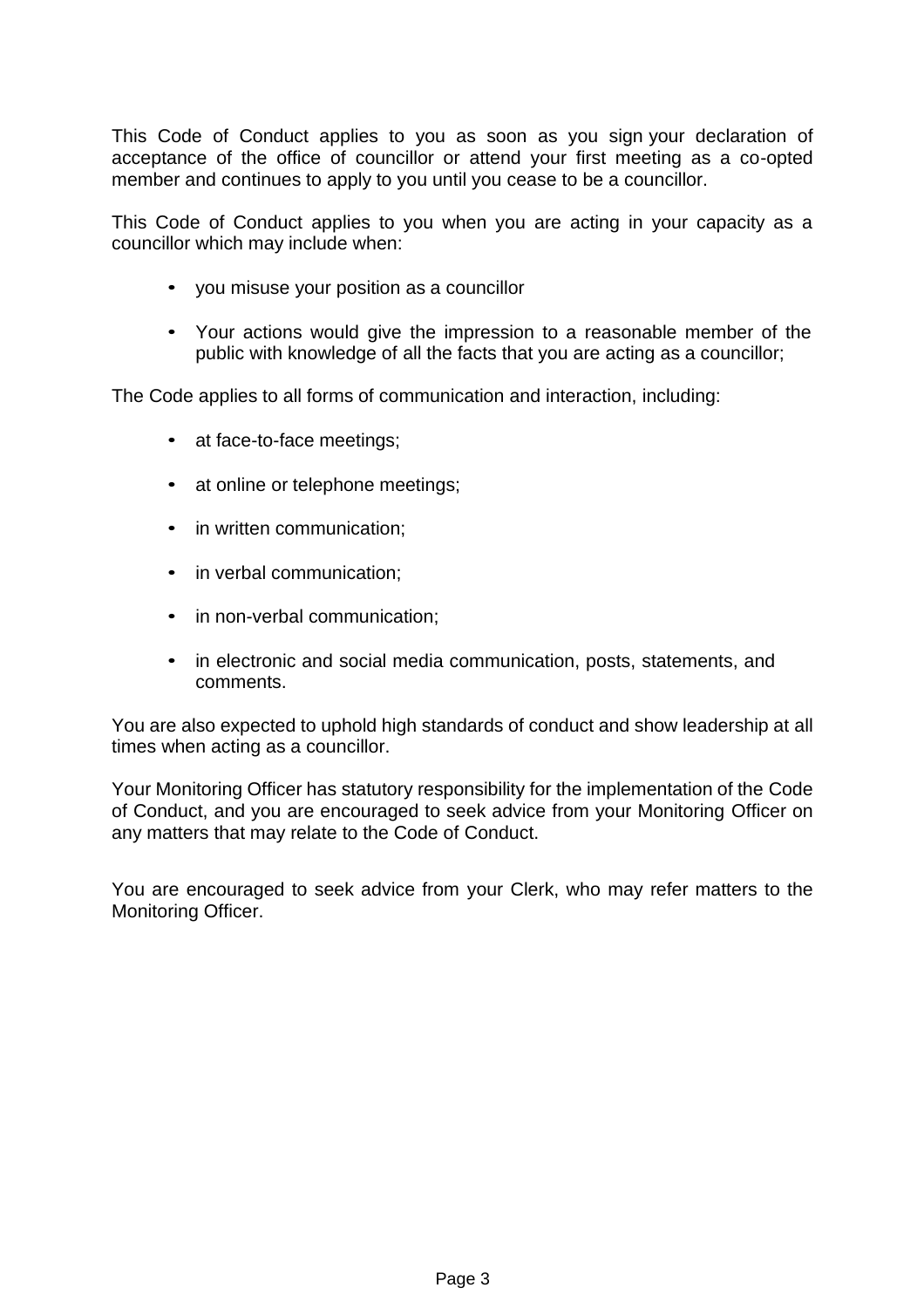# **Standards of councillor conduct**

This section sets out your obligations, which are the minimum standards of conduct required of you as a councillor. Should your conduct fall short of these standards, a complaint may be made against you, which may result in action being taken.

Guidance is included to help explain the reasons for the obligations and how they should be followed.

# **General Conduct**

**1. Respect as a councillor:**

## **As a Councillor**

**1.1 I treat other councillors and members of the public with respect.**

# **1.2 I treat local authority employees, employees and representatives of partner organisations and those volunteering for the local authority with respect and respect the role they play.**

Respect means politeness and courtesy in behaviour, speech, and in the written word. Debate and having different views are all part of a healthy democracy. As a councillor, you can express, challenge, criticise and disagree with views, ideas,opinions, and policies in a robust but civil manner. You should not, however, subject individuals, groups of people or organisations to personal attack.

In your contact with the public, you should treat them politely and courteously. Rude and offensive behaviour lowers the public's expectations and confidence in councillors. In return, you have a right to expect respectful behaviour from the public. If members of the public are being abusive, intimidatory or threatening you are entitled to stop any conversation or interaction in person or online and report them tothe local authority, the relevant social media provider, or the police. This also applies to fellow councillors, where action could then be taken under the Councillor Code of Conduct, and local authority employees, where concerns should be raised in linewith the Council's Member/Officer Protocol, if it has one.

## **2. Bullying, harassment and discrimination**

## **As a councillor:**

- **2.1 I do not bully any person.**
- **2.2 I do not harass any person.**
- **2.3 I promote equalities and do not discriminate unlawfully against any person.**

The Advisory, Conciliation and Arbitration Service (ACAS) characterises bullying as offensive, intimidating, malicious or insulting behaviour, an abuse or misuse of power through means that undermine, humiliate, denigrate, or injure the recipient. Bullying might be a regular pattern of behaviour or a one-off incident, happen face-to-face, on social media, in emails or phone calls, happen in the workplace or at work social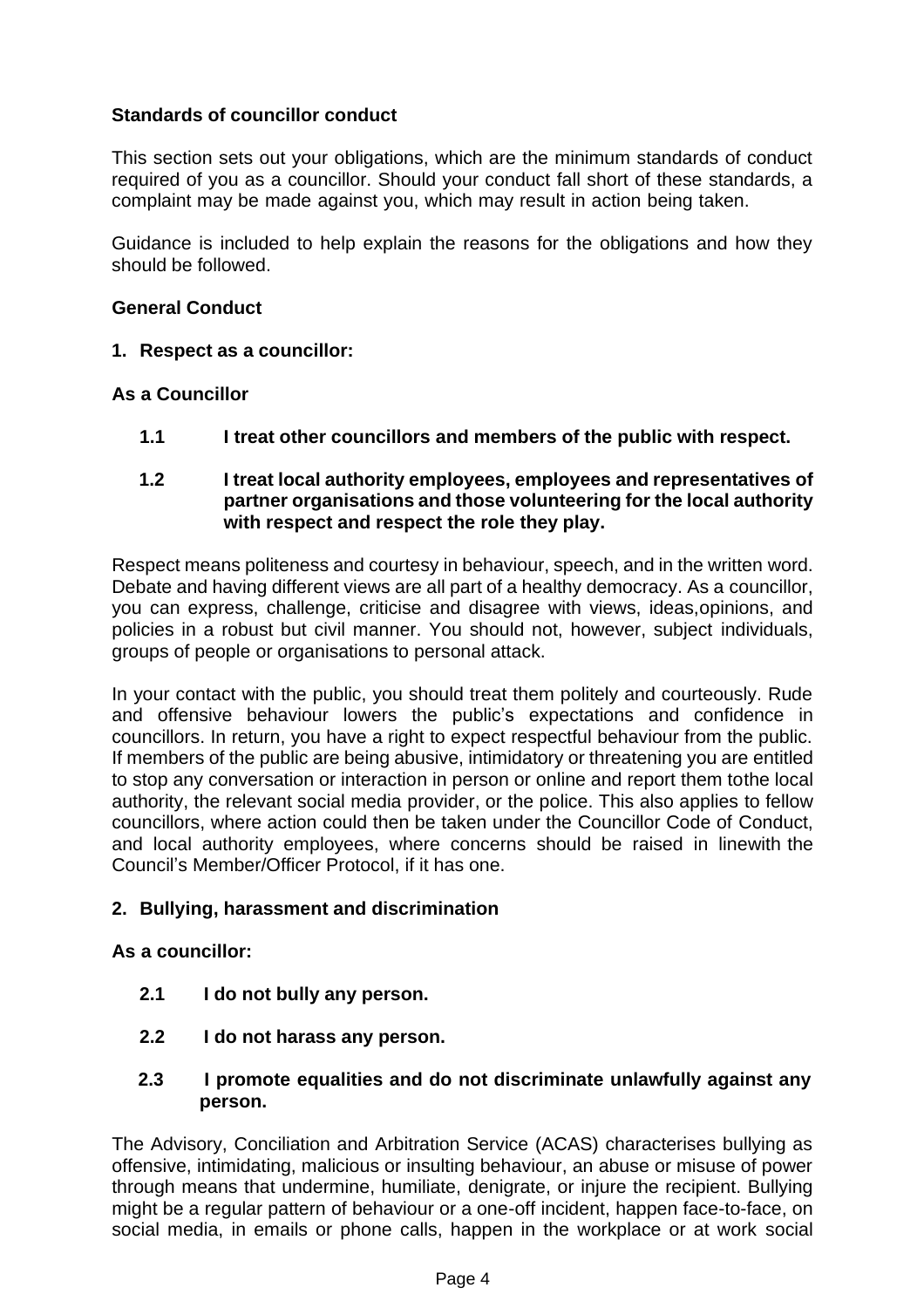events and may not always be obvious or noticed by others.

The Protection from Harassment Act 1997 defines harassment as conduct that causes alarm or distress or puts people in fear of violence and must involve such conduct on at least two occasions. It can include repeated attempts to impose unwanted communications and contact upon a person in a manner that could be expected to cause distress or fear in any reasonable person.

Unlawful discrimination is where someone is treated unfairly because of a protected characteristic. Protected characteristics are specific aspects of a person's identity defined by the Equality Act 2010. They are age, disability, gender reassignment, marriage and civil partnership, pregnancy and maternity, race, religion or belief, sex and sexual orientation.

The Equality Act 2010 places specific duties on local authorities. Councillors have a central role to play in ensuring that equality issues are integral to the local authority's performance and strategic aims, and that there is a strong vision and public commitment to equality across public services.

# **3 Impartiality of officers of the council**

# **As a councillor:**

## **3.1 I do not compromise, or attempt to compromise, the impartiality of anyone who works for, or on behalf of, the local authority.**

Officers work for the local authority as a whole and must be politically neutral (unless they are political assistants). They should not be coerced or persuaded to act in a way that would undermine their neutrality. You can question officers in order to understand, for example, their reasons for proposing to act in a particular way, or thecontent of a report that they have written. However, you must not try and force them to act differently, change their advice, or alter the content of that report, if doing so would prejudice their professional integrity.

## **4 Confidentiality and access to information**

## **As a councillor:**

- **4.1 I do not disclose information:**
	- **a. given to me in confidence by anyone**
	- **b. acquired by me which I believe, or ought reasonably to be aware, is of a confidential nature, unless;**
		- **i. I have received the consent of a person authorised to give it;**
		- **ii. I am required by law to do so;**
		- **iii. the disclosure is made to a third party for the purpose of obtaining professional legal advice provided that the third party agrees not to disclose the information to any other**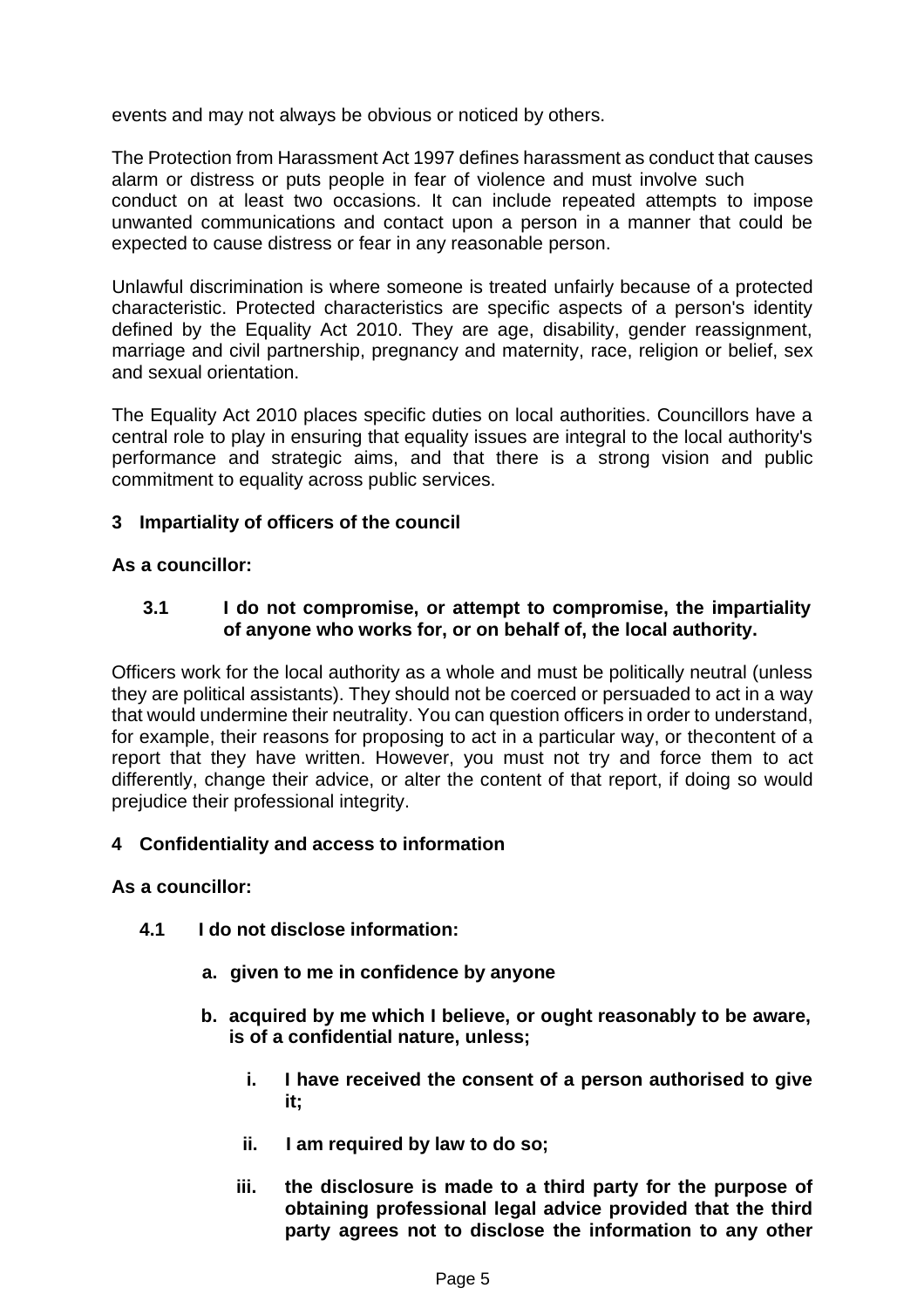**person; or**

- **iv. the disclosure is:**
	- **1. reasonable and in the public interest; and**
	- **2. made in good faith and in compliance with the reasonable requirements of the local authority; and**
	- **3. I have consulted the Monitoring Officer prior to its release.**
- **4.2 I do not improperly use knowledge gained solely as a result of my role as a councillor for the advancement of myself, my friends, my family members, my employer or my business interests.**

# **4.3 I do not prevent anyone from getting information that they are entitled to by law.**

Local authorities must work openly and transparently, and their proceedings and printed materials are open to the public, except in certain legally defined circumstances. You should work on this basis, but there will be times when it is required by law that discussions, documents, and other information relating to or held by the local authority must be treated in a confidential manner. Examples include personal data relating to individuals or information relating to ongoing negotiations.

# **5 Disrepute**

# **As a councillor:**

# **5.1 I do not bring my role or local authority into disrepute.**

As a Councillor, you are trusted to make decisions on behalf of your community and your actions and behaviour are subject to greater scrutiny than that of ordinary members of the public. You should be aware that your actions might have an adverse impact on you, other councillors and/or your local authority and may lower the public's confidence in your or your local authority's ability to discharge your/it's functions. For example, behaviour that is considered dishonest and/or deceitful can bring your local authority into disrepute.

You are able to hold the local authority and fellow councillors to account and are able to constructively challenge and express concern about decisions and processes undertaken by the council whilst continuing to adhere to other aspects of this Code of Conduct.

# **6 Use of position**

# **As a councillor:**

## **6.1 I do not use, or attempt to use, my position improperly to the advantage or disadvantage of myself or anyone else.**

Your position as a member of the local authority provides you with certain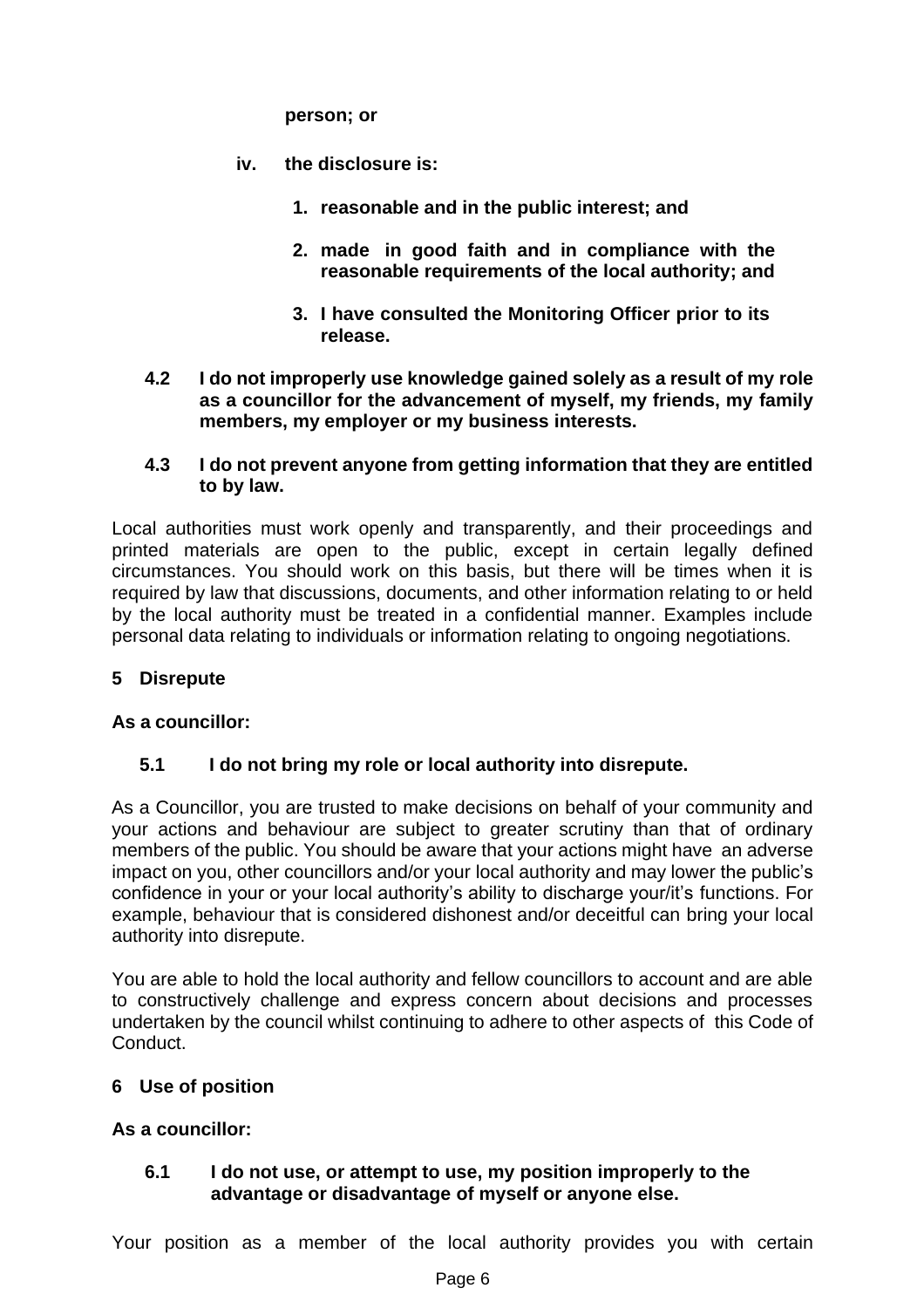opportunities, responsibilities, and privileges, and you make choices all the time that will impact others. However, you should not take advantage of these opportunities to further your own or others' private interests or to disadvantage anyone unfairly.

# **7 Use of local authority resources and facilities**

## **As a councillor:**

- **7.1 I do not misuse council resources.**
- **7.2 I will, when using the resources of the local authority or authorising their use by others:**
	- **a. act in accordance with the local authority's requirements; and**
	- **b. ensure that such resources are not used for political purposes unless that use could reasonably be regarded as likely to facilitate, or be conducive to, the discharge of the functions of the local authority or of the office to which I have been elected or appointed.**

You may be provided with resources and facilities by the local authority to assist you in carrying out your duties as a councillor.

Examples include:

- office support
- stationery
- equipment such as phones, and computers
- transport
- access and use of local authority buildings and rooms.

These are given to you to help you carry out your role as a councillor more effectively and are not to be used for business or personal gain. They should be used in accordance with the purpose for which they have been provided and the local authority's own policies regarding their use.

## **8 Complying with the Code of Conduct**

## **As a Councillor:**

**8.1 I undertake Code of Conduct training provided by my local authority.**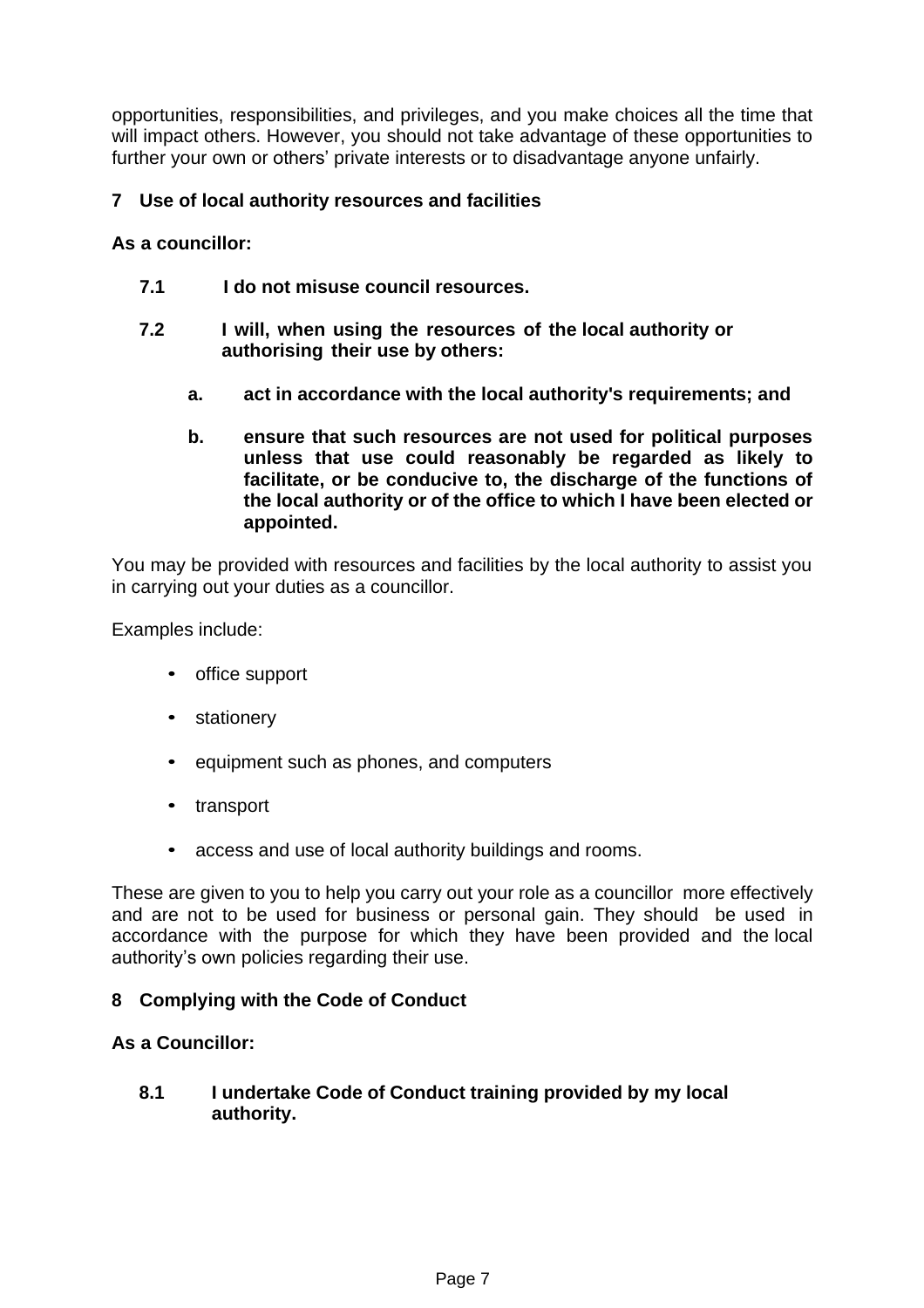- **8.2 I cooperate with any Code of Conduct investigation and/or determination.**
- **8.3 I do not intimidate or attempt to intimidate any person who is likely to be involved with the administration of any investigation or proceedings.**

# **8.4 I comply with any sanction imposed on me following a finding that I have breached the Code of Conduct.**

It is extremely important for you as a councillor to demonstrate high standards, for you to have your actions open to scrutiny and for you not to undermine public trust in the local authority or its governance. If you do not understand or are concerned about the local authority's processes in handling a complaint you should raise this with your Monitoring Officer.

# **Protecting your reputation and the reputation of the local authority**

# **9 Interests**

# **As a councillor:**

# **9.3 I register and disclose my interests.**

Section 29 of the Localism Act 2011 requires the Monitoring Officer to establish and maintain a register of interests of members of the authority. You need to register your interests so that the public, local authority employees and fellow councillors know which of your interests might give rise to a conflict of interest. The register is a public document that can be consulted when (or before) an issue arises. The register also protects you by allowing you to demonstrate openness and a willingness to be held accountable.

You are personally responsible for deciding whether or not you should disclose an interest in a meeting, but it can be helpful for you to know early on if others think that a potential conflict might arise. It is also important that the public know about any interest that might have to be disclosed by you or other councillors when making or taking part in decisions, so that decision making is seen by the public as open and honest. This helps to ensure that public confidence in the integrity of local governance is maintained.

You should note that failure to register or disclose a disclosable pecuniary interest as set out in **Table 1**, is a criminal offence under the Localism Act 2011.

**Appendix B** sets out the detailed provisions on registering and disclosing interests. If in doubt, you should always seek advice from your Monitoring Officer.

# **10 Gifts and Hospitality**

# **As a councillor:**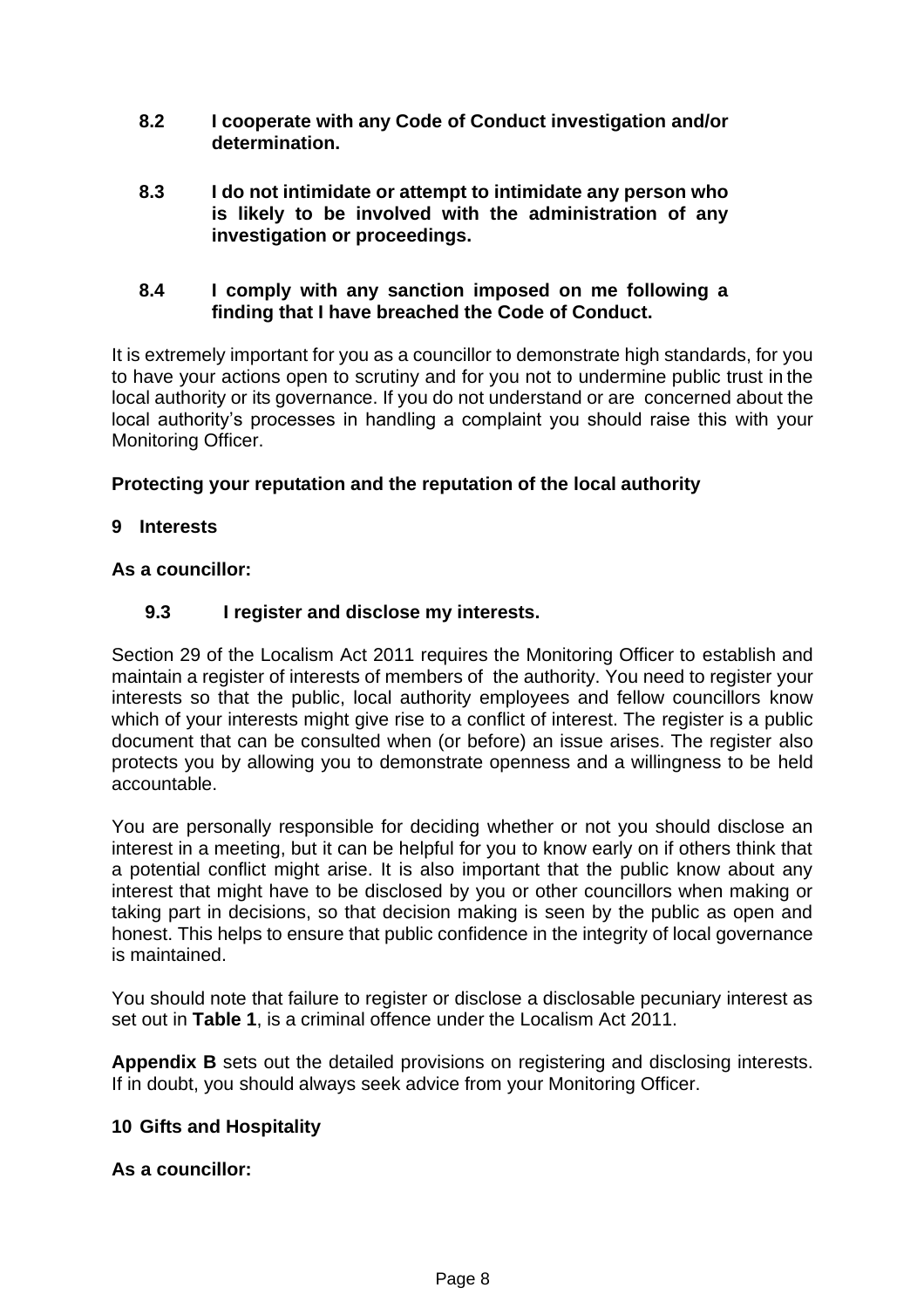- **10.1 I do not accept gifts or hospitality, irrespective of estimated value, which could give rise to real or substantive personal gain or a reasonable suspicion of influence on my part to show favour from persons seeking to acquire, develop or do business with the local authority or from persons who may apply to the local authority for any permission, licence or other significant advantage.**
- **10.2 I register with the Monitoring Officer any gift or hospitality with an estimated value of at least £50 within 28 days of its receipt.**

#### **10.3 I register with the Monitoring Officer any significant gift or hospitality that I have been offered but have refused to accept.**

In order to protect your position and the reputation of the local authority, you should exercise caution in accepting any gifts or hospitality which are (or which you reasonably believe to be) offered to you because you are a councillor.

The presumption should always be not to accept significant gifts or hospitality. However, there may be times when such a refusal may be difficult if it is seen as rudeness in which case you could accept it but must ensure it is publicly registered. However, you do not need to register gifts and hospitality which are not related to your role as a councillor, such as Christmas gifts from your friends and family.

It is also important to note that it is appropriate to accept normal expenses and hospitality associated with your duties as a councillor. If you are unsure, do contact the Monitoring Officer for guidance.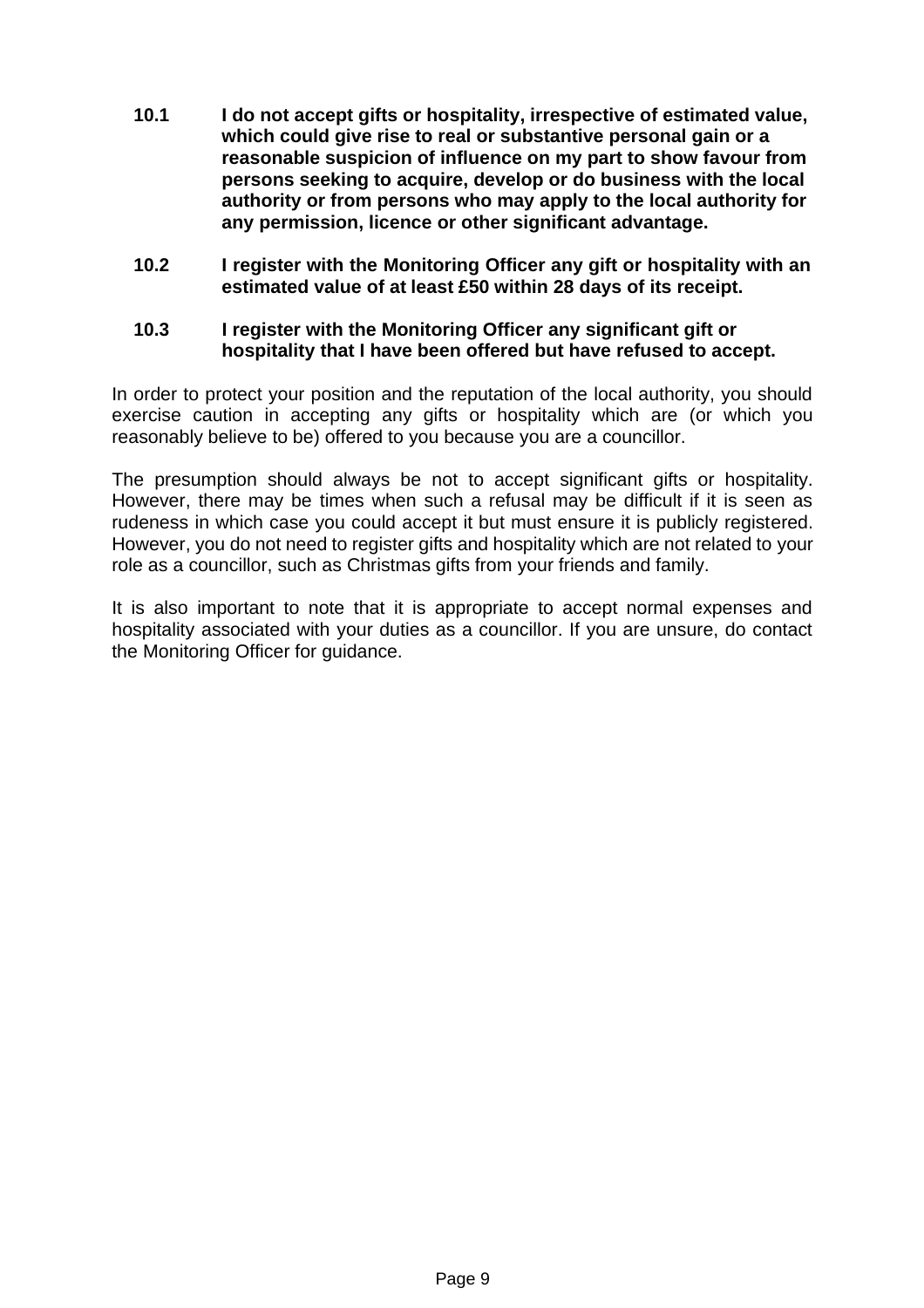# **Appendix A – The Seven Principles of Public Life**

The principles are:

#### **Selflessness**

Holders of public office should act solely in terms of the public interest.

#### **Integrity**

Holders of public office must avoid placing themselves under any obligation to people or organisations that might try inappropriately to influence them in their work. They should not act or take decisions in order to gain financial or other material benefits for themselves, their family, or their friends. They must disclose and resolve any interests and relationships.

#### **Objectivity**

Holders of public office must act and take decisions impartially, fairly and on merit, using the best evidence and without discrimination or bias.

#### **Accountability**

Holders of public office are accountable to the public for their decisions and actions and must submit themselves to the scrutiny necessary to ensure this.

#### **Openness**

Holders of public office should act and take decisions in an open and transparent manner. Information should not be withheld from the public unless there are clear and lawful reasons for so doing.

#### **Honesty**

Holders of public office should be truthful.

#### **Leadership**

Holders of public office should exhibit these principles in their own behaviour. They should actively promote and robustly support the principles and be willing to challenge poor behaviour wherever it occurs.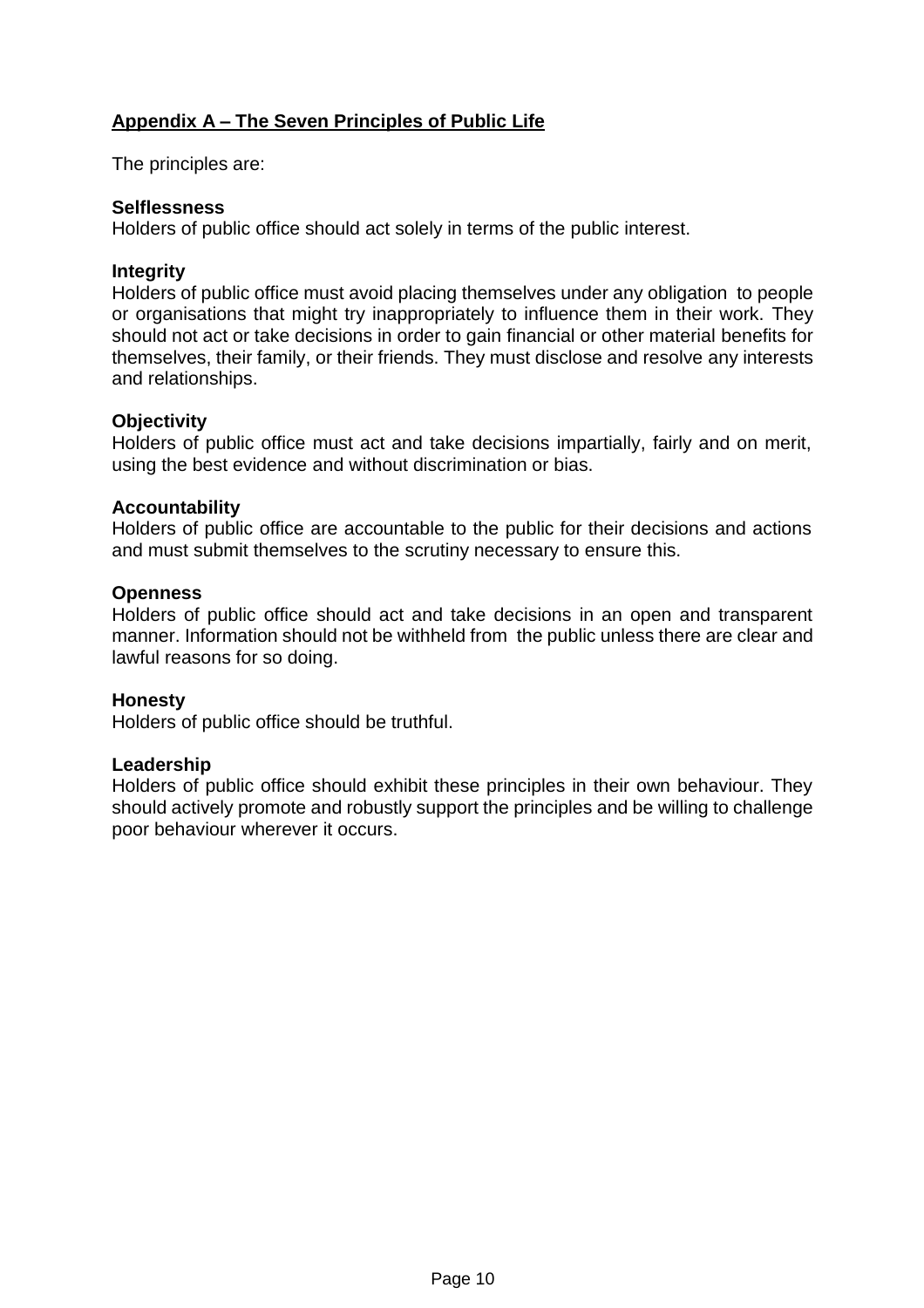# **Appendix B - Registering interests**

Within 28 days of becoming a member or your re-election or re-appointment to office you must register with the Monitoring Officer the interests which fall within the categories set out in **Table 1 (Disclosable Pecuniary Interests)** which are as described in "The Relevant Authorities (Disclosable Pecuniary Interests) Regulations 2012".

You should also register details of your other personal interests which fall within the categories set out in **Table 2 (Other Registerable Interests)**.

"**Disclosable pecuniary interest**" means an interest of yourself, or of your partner if you are aware of your partner's interest, within the descriptions set out in Table 1 below.

"**Partner**" means a spouse or civil partner, or a person with whom you are living as husband or wife, or a person with whom you are living as if you are civil partners.

- 1. You must ensure that your register of interests is kept up-to-date and within 28 days of becoming aware of any new interest, or of any change to a registered interest, notify the Monitoring Officer.
- 2. A 'sensitive interest' is as an interest which, if disclosed, could lead to the councillor, or a person connected with the councillor, being subject to violence or intimidation.
- 3. Where you have a 'sensitive interest' you must notify the Monitoring Officer with the reasons why you believe it is a sensitive interest. If the Monitoring Officer agrees they will withhold the interest from the public register.

## **Non participation in case of disclosable pecuniary interest**

- 4. Where a matter arises at a meeting which directly relates to one of your Disclosable Pecuniary Interests as set out in **Table 1**, you must disclose the interest, not participate in any discussion, or vote on the matter and must not remain in the room unless you have been granted a dispensation. If it is a 'sensitive interest', you do not have to disclose the nature of the interest, just that you have an interest. Dispensation may be granted in limited circumstances, to enable you to participate and vote on a matter in which you have a disclosable pecuniary interest.
- 5. Where you have a disclosable pecuniary interest on a matter to be considered or is being considered by you as an Executive member in exercise of your executive function, you must notify the Monitoring Officer of the interest and must not take any steps or further steps in the matter apart from arranging for someone else to deal with it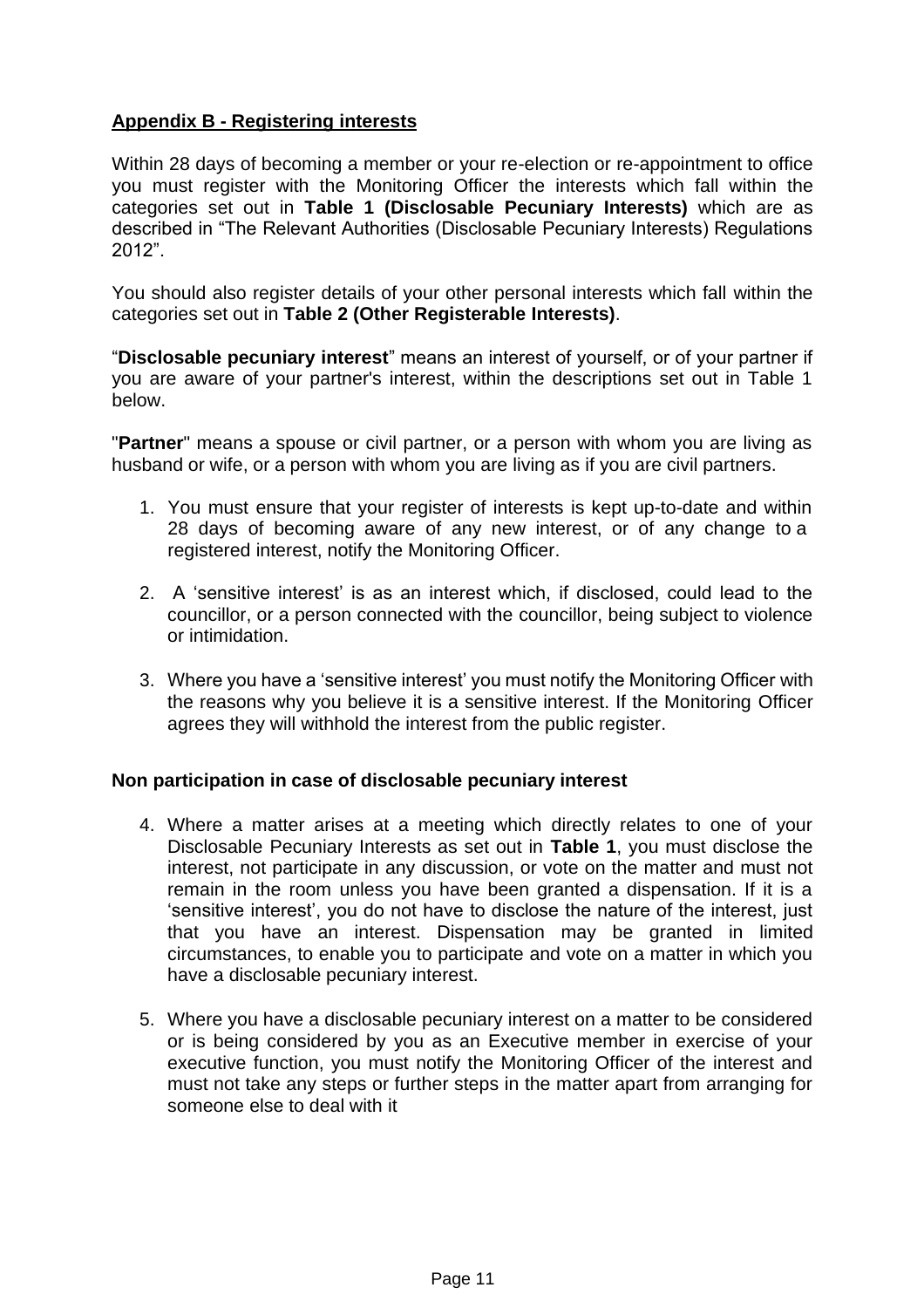# **Disclosure of Other Registerable Interests**

6. Where a matter arises at a meeting which *directly relates* to one of your Other Registerable Interests (as set out in **Table 2**), you must disclose the interest. You may speak on the matter only if members of the public are also allowed to speak at the meeting but otherwise must not take part in any discussion or vote on the matter and must not remain in the room unless you have been granted a dispensation. If it is a 'sensitive interest', you do not have to disclose the nature of the interest.

## **Disclosure of Non–Registerable Interests**

- 7. Where a matter arises at a meeting which *directly relates* to your financial interest or well-being (and is not a Disclosable Pecuniary Interest set out in Table 1) or a financial interest or well-being of a relative or close associate, you must disclose the interest. You may speak on the matter only if members of the public are also allowed to speak at the meeting but otherwise must not take part in any discussion or vote on the matter and must not remain in the room unless you have been granted a dispensation. If it is a 'sensitive interest', you do not have to disclose the nature of the interest.
- 8. Where a matter arises at a meeting which *affects*
	- a. your own financial interest or well-being;
	- b. a financial interest or well-being of a friend, relative, close associate; or
	- **c.** a body included in those you need to disclose under Disclosable Pecuniary Interests as set out in **Table 2**

you must disclose the interest. In order to determine whether you can remain in the meeting after disclosing your interest the following test should be applied

- 9. Where a matter *affects* your financial interest or well-being:
	- a. to a greater extent than it affects the financial interests of the majority of inhabitants of the ward affected by the decision and;
	- b. a reasonable member of the public knowing all the facts would believe that it would affect your view of the wider public interest/

You may speak on the matter only if members of the public are also allowed to speak at the meeting but otherwise must not take part in any discussion or vote on the matter and must not remain in the room unless you have been granted a dispensation. If it is a 'sensitive interest', you do not have to disclose the nature of the interest.

10.Where you have a personal interest in any business of your authority and you have made an executive decision in relation to that business, you must make sure that any written statement of that decision records the existence and nature of your interest.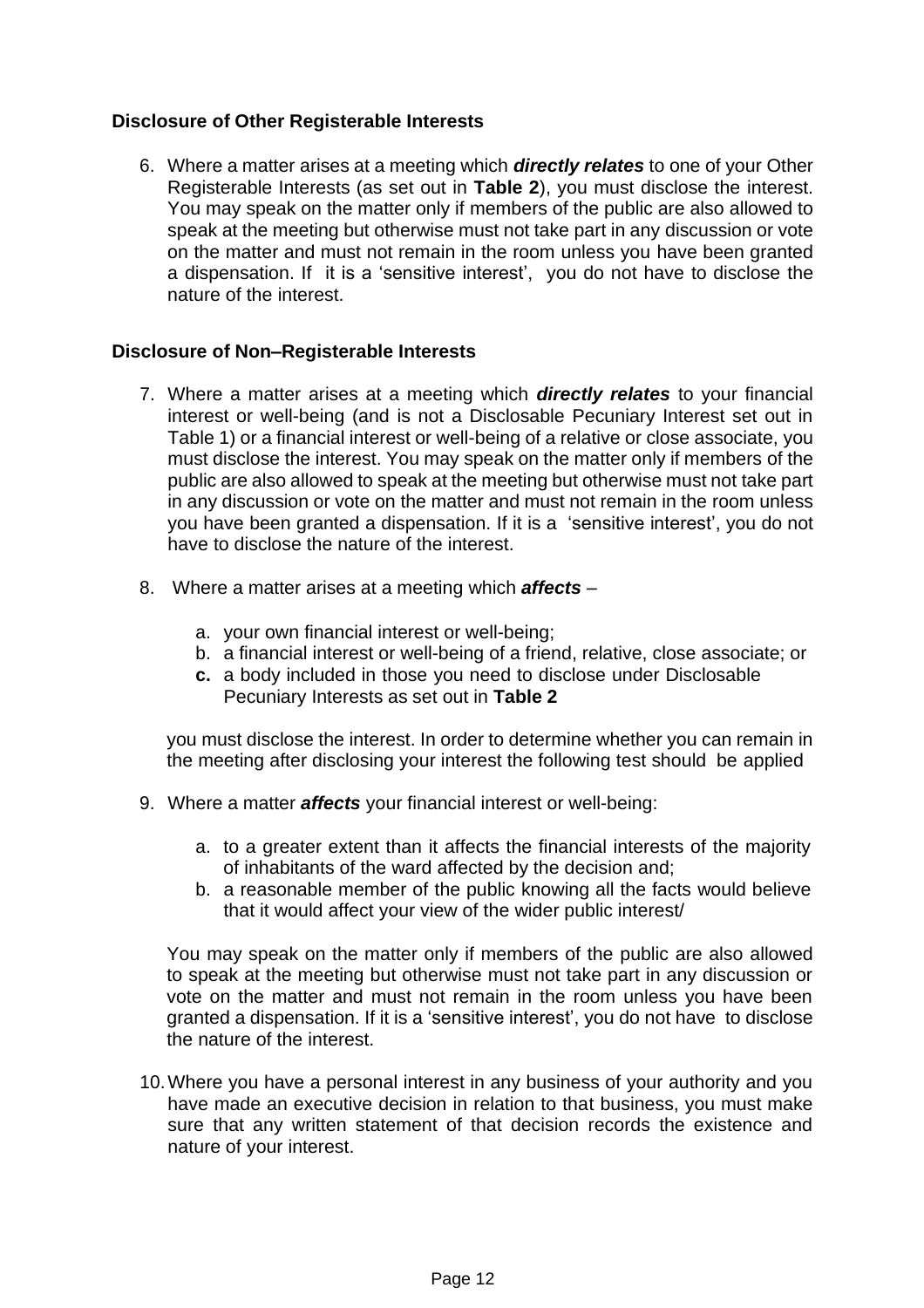# Table 1: Disclosable Pecuniary Interests

This table sets out the explanation of Disclosable Pecuniary Interests as set out in the Relevant [Authorities \(Disclosable Pecuniary](https://www.legislation.gov.uk/uksi/2012/1464/made) Interests) Regulations 2012.

| <b>INTEREST</b>                                            | <b>DESCRIPTION</b>                                                                                                                                                                                                                                                                                                                                                                                                                 |  |  |
|------------------------------------------------------------|------------------------------------------------------------------------------------------------------------------------------------------------------------------------------------------------------------------------------------------------------------------------------------------------------------------------------------------------------------------------------------------------------------------------------------|--|--|
| Employment, office,<br>trade, profession<br>or<br>vocation | Any employment, office, trade, profession<br>or<br>vocation carried on by you for profit or gain.                                                                                                                                                                                                                                                                                                                                  |  |  |
| Sponsorship                                                | Any payment or provision of any other financial<br>benefit (other than from the Council) made or<br>provided within the relevant period in respect of any<br>expenses incurred by you in carrying out duties as<br>a Member, or towards your election expenses.<br>This includes any payment or financial benefit from<br>a trade union within the meaning of the Trade<br>Union and Labour Relations (Consolidation) Act<br>1992. |  |  |
| <b>Contracts</b>                                           | Any contract which is made between you (or a body<br>in which you have a beneficial interest) and the<br>Council<br>(a) under which goods or services are to be<br>provided or works are to be executed; and<br>(b) which has not been fully discharged.                                                                                                                                                                           |  |  |
| Land                                                       | Any beneficial interest in land which is within the<br>area of the Council.                                                                                                                                                                                                                                                                                                                                                        |  |  |
| <b>Licences</b>                                            | Any licence (alone or jointly with others) to occupy<br>land in the area of the Council for a month or<br>longer.                                                                                                                                                                                                                                                                                                                  |  |  |
| <b>Corporate tenancies</b>                                 | Any tenancy where (to your knowledge)                                                                                                                                                                                                                                                                                                                                                                                              |  |  |
|                                                            | (a) the landlord is the Council; and<br>(b) the tenant is a body in which you have a                                                                                                                                                                                                                                                                                                                                               |  |  |
|                                                            | beneficial interest.                                                                                                                                                                                                                                                                                                                                                                                                               |  |  |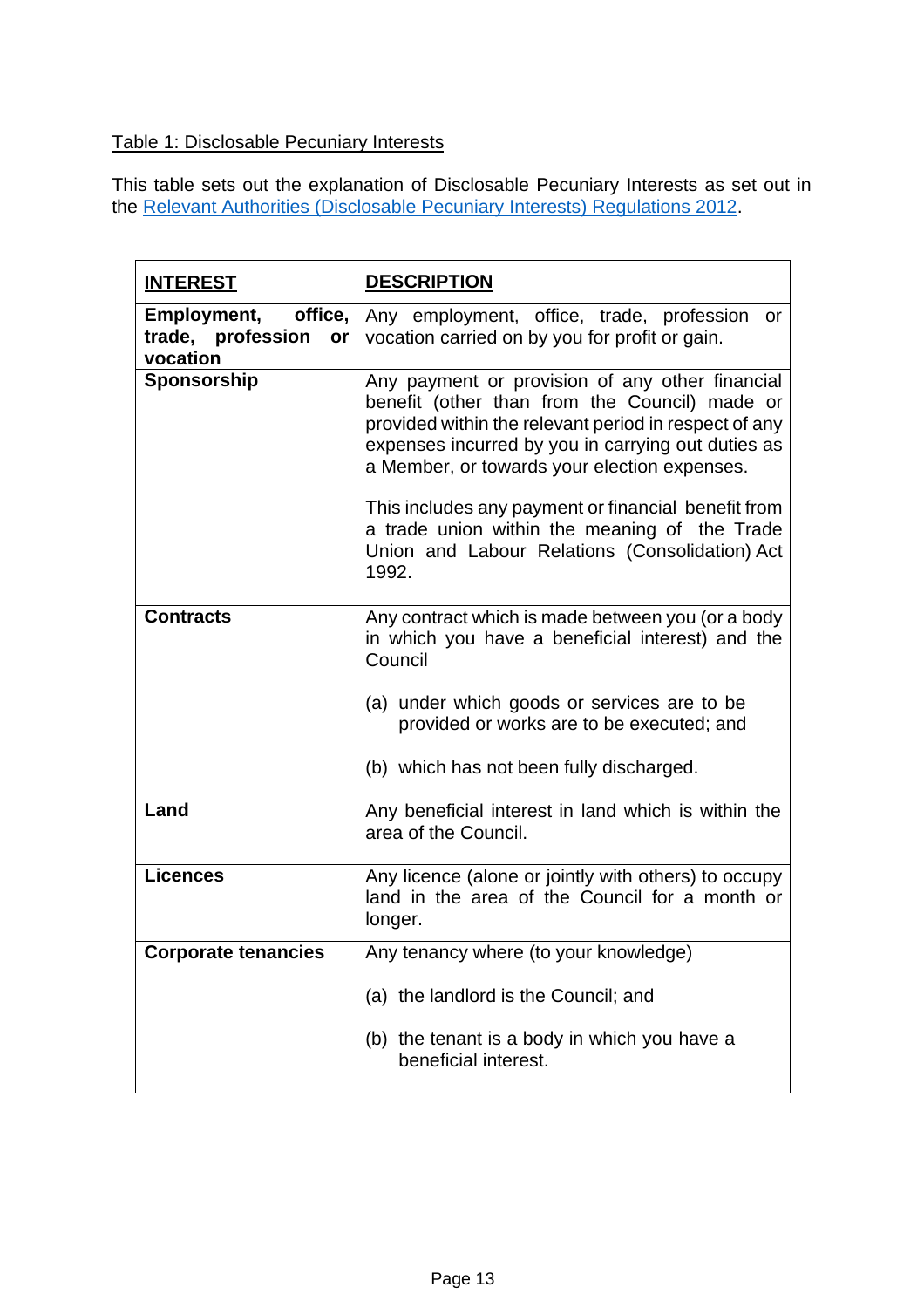| <b>Securities</b> | Any beneficial interest in securities of a body<br>where:<br>(a) that body (to your knowledge) has a place of<br>business or land in the area of the Council; and<br>(b) either                                                                          |  |  |
|-------------------|----------------------------------------------------------------------------------------------------------------------------------------------------------------------------------------------------------------------------------------------------------|--|--|
|                   |                                                                                                                                                                                                                                                          |  |  |
|                   |                                                                                                                                                                                                                                                          |  |  |
|                   | the total nominal value of the securities<br>(i)<br>exceeds £25,000 or one hundredth of the<br>total issued share capital of that body; or                                                                                                               |  |  |
|                   | (ii) where the share capital of that body is of<br>more than one class, the total nominal value<br>of the shares of any one class inwhich you<br>have a beneficial interest exceeds one<br>hundredth of the total issued share capital of<br>that class. |  |  |
|                   |                                                                                                                                                                                                                                                          |  |  |

*"body in which the relevant person has a beneficial interest" means a firm in which the relevant person is a partner or a body corporate of which the relevant person is a director, or in the securities of which the relevant person has a beneficial interest;*

*"director" includes a member of the committee of management of a registered society within the meaning given by section 1(1) of the co-operative and community benefit Societies Act 2014, other than a society registered as a credit union.*

*"land" excludes an easement, servitude, interest or right in or over land which does not carry with it a right for the relevant person (alone or jointly with another) to occupy the land or to receive income;*

*"securities" means shares, debentures, debenture stock, loan stock, bonds, units of a collective investment scheme within the meaning of the Financial Services and Markets Act 2000 and other securities of any description, other than money deposited with a building society.*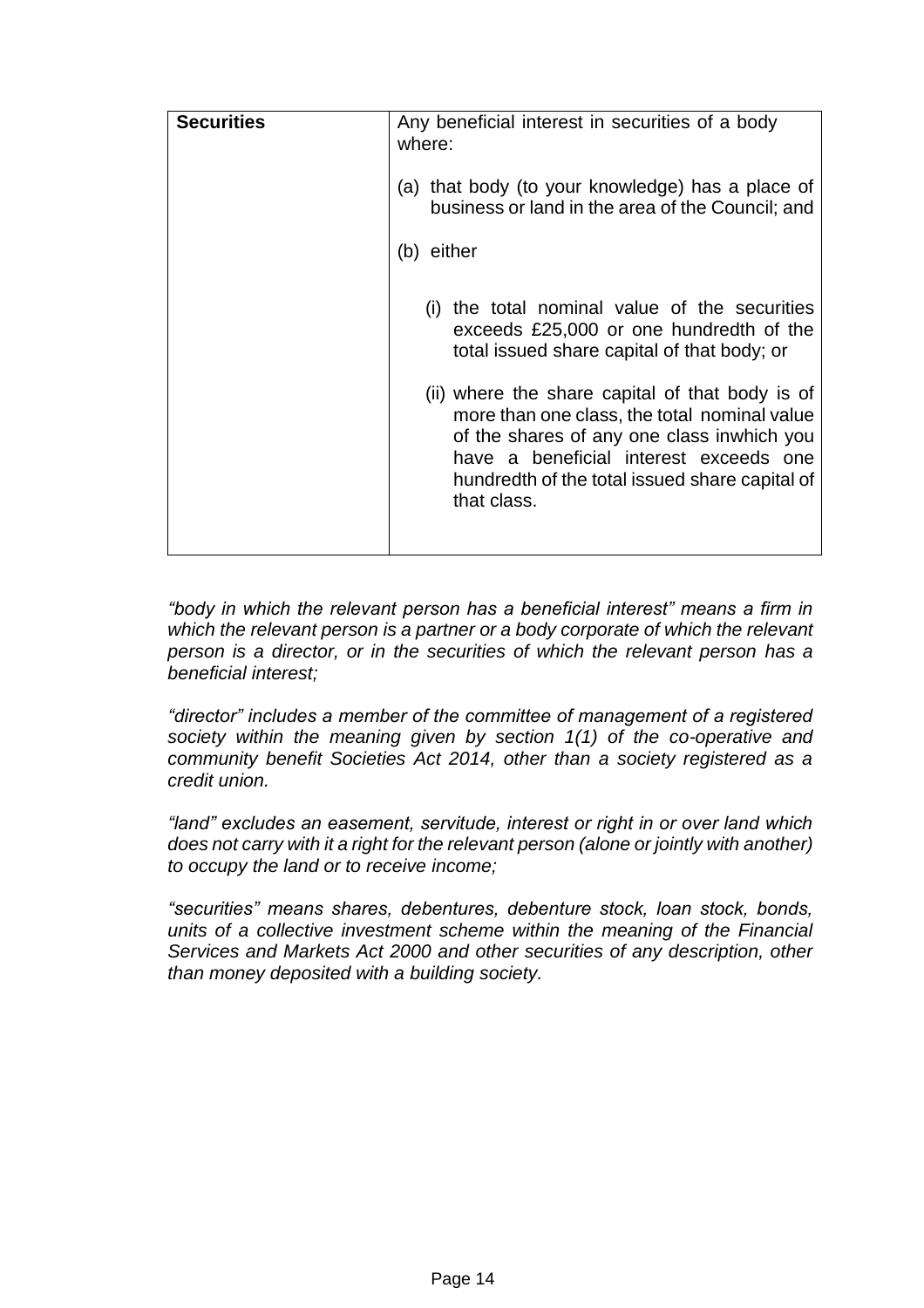## Table 2: Other Registrable Interests

You have a personal interest in any business of your authority where it relates to or is likely to affect:

- a. any body of which you are in general control or management and to which you are nominated or appointed by your authority
- b. any body
	- (i) exercising functions of a public nature
	- (ii) any body directed to charitable purposes or
	- (iii) one of whose principal purposes includes the influence of public opinion or policy (including any political party or trade union)